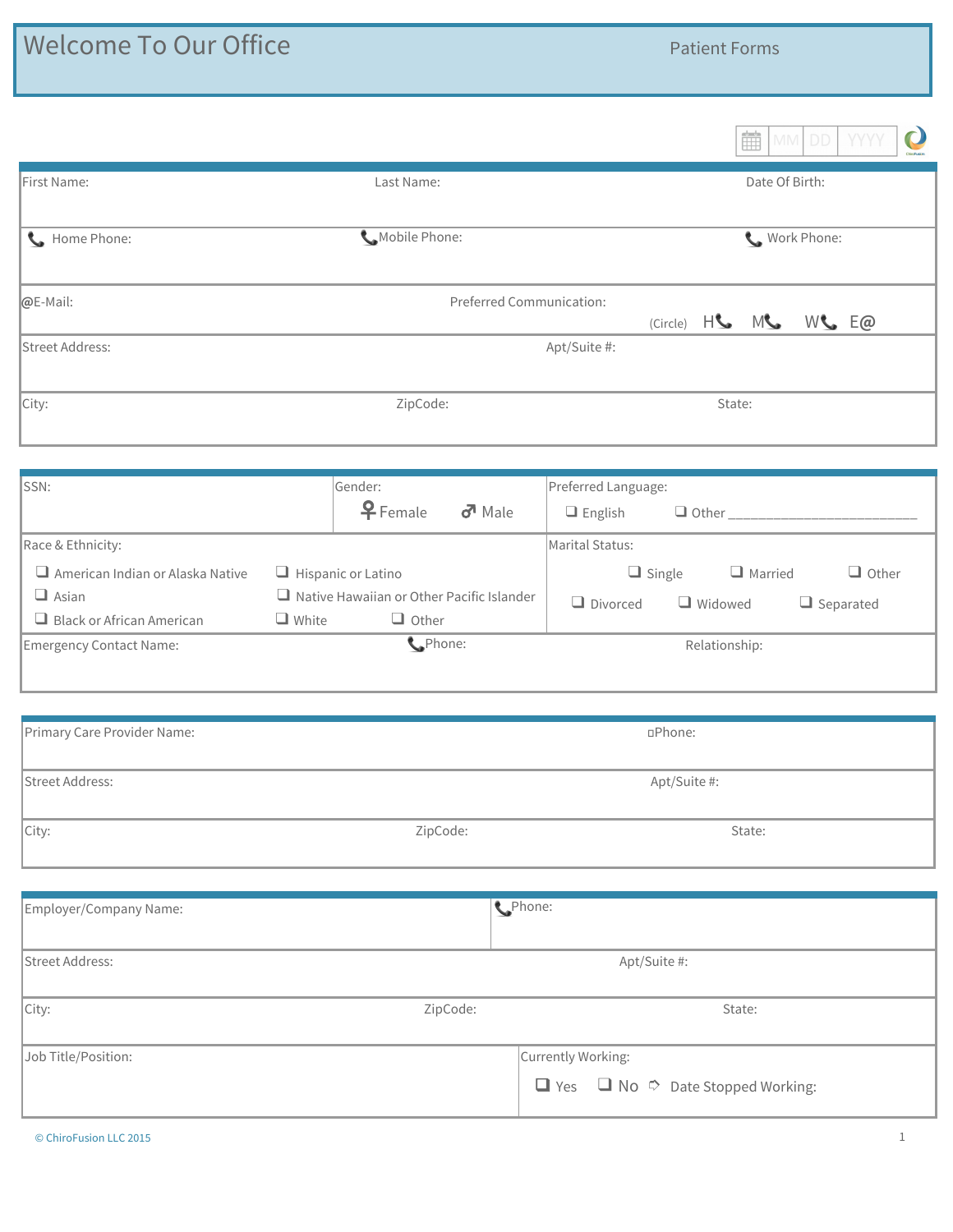### Primary Insurance Coverage

| Insurance Company Name:                       |                 | Policyholder Name: |  |
|-----------------------------------------------|-----------------|--------------------|--|
| Insurance ID #:                               |                 | Group Number:      |  |
| Plan Name:                                    |                 | Phone Number:      |  |
| Street Address:                               | Suite/Unit #:   |                    |  |
| City:                                         | ZipCode:        | State:             |  |
| <b>(Office Use)</b> Policy Effective Date(s): |                 | Payer ID:          |  |
| Co-Pay \$:                                    | Co-Insurance %: | Deductible:        |  |

### Secondary Insurance Coverage

| Insurance Company Name:                       |                 | Policyholder Name: |  |
|-----------------------------------------------|-----------------|--------------------|--|
| $\parallel$ Insurance ID #:                   |                 | Group Number:      |  |
| Phone Number:<br>Plan Name:                   |                 |                    |  |
| Street Address:                               | Suite/Unit #:   |                    |  |
| City:                                         | ZipCode:        | State:             |  |
| <b>(Office Use)</b> Policy Effective Date(s): |                 | Payer ID:          |  |
| Co-Pay \$:                                    | Co-Insurance %: | Deductible:        |  |

### Financially Responsible Party

| $\Box$ Self     | Other (If Other Please Complete Section Below) |                |
|-----------------|------------------------------------------------|----------------|
| First Name:     | Last Name:                                     | Date Of Birth: |
| Home Phone:     | Mobile Phone:                                  | Work Phone:    |
| @ E-Mail:       | Relationship With Patient:                     |                |
| Street Address: | Apt/Suite #:                                   |                |
| $\vert$ City:   | ZipCode:                                       | State:         |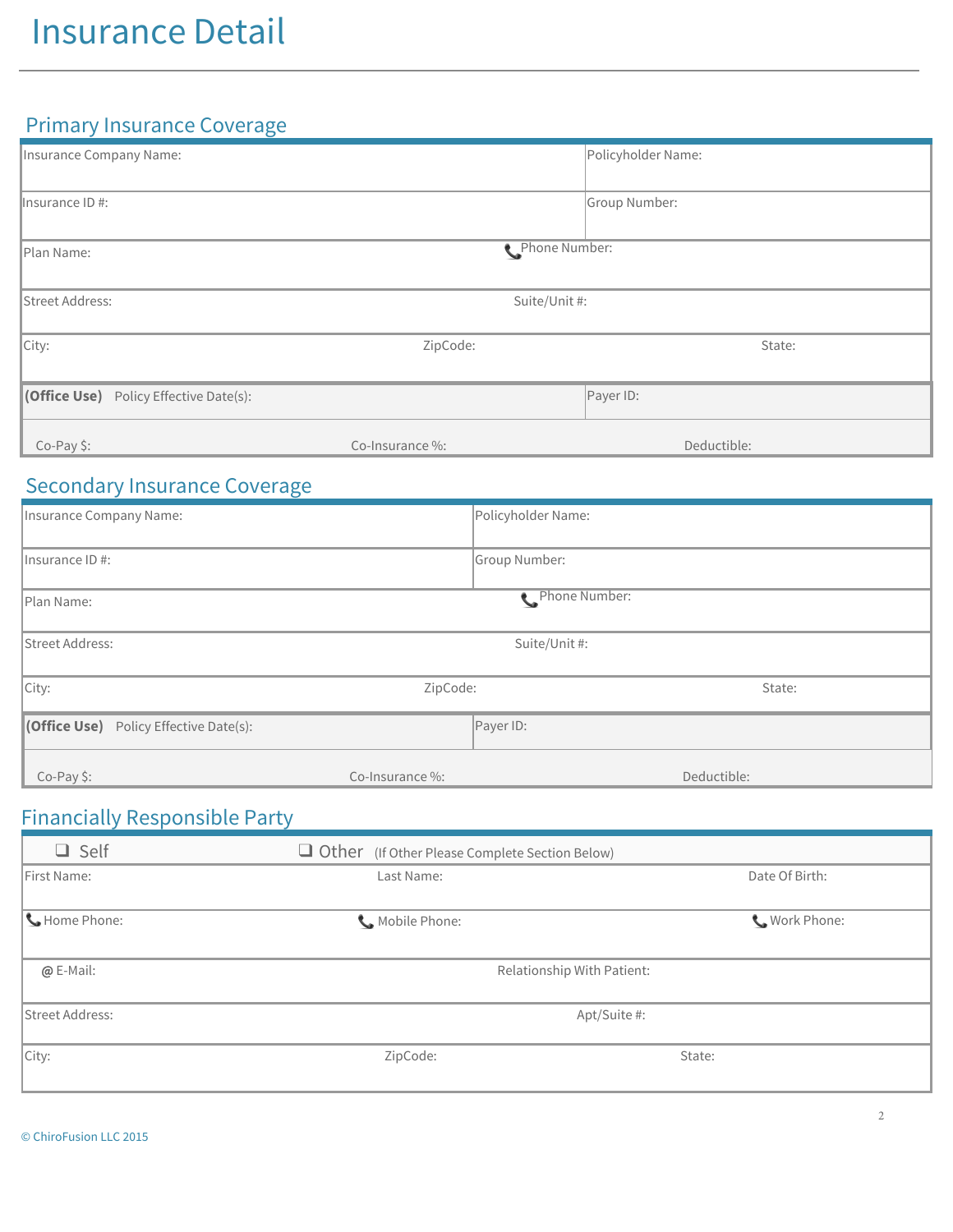#### Reason For Your Visit

THE MM DD

 $\mathbf{C}$ 

|          | Wellness & Health Maintenance                                       |                                            |                                              |
|----------|---------------------------------------------------------------------|--------------------------------------------|----------------------------------------------|
|          | Injury, Pain Complaint, or Ailment                                  | Date Of Injury (When Did Your Pain Start?) |                                              |
| Accident | $\Box$ Automobile Related Accident<br>$\Box$ Other Type Of Accident | Date Of Accident:<br>MM/DD/YYYY            | State: Where Accident Occurred<br>MM/DD/YYYY |
|          | Please Provide Brief Details Of Your Injuries & Pain:               |                                            |                                              |

### Referring Provider

| $\Box$ I Was Referred By My Primary Care Physician (Same Doctor Listed On First Page) |              |                 |  |
|---------------------------------------------------------------------------------------|--------------|-----------------|--|
| I I Was Referred By Another Doctor (Please Fill Out Doctor Info Below)                |              |                 |  |
| Referring Provider Name:                                                              |              | Competer Phone: |  |
| <b>Street Address:</b>                                                                | Apt/Suite #: | $@E-Mail:$      |  |
| City:                                                                                 | ZipCode:     | State:          |  |

### Representative Details (If You Are Being Represented By An Attorney For An Accident Please Provide Info)

| Referring Provider Name: |              | C Phone:  |  |
|--------------------------|--------------|-----------|--|
| Street Address:          | Apt/Suite #: | @ E-Mail: |  |
| City:                    | ZipCode:     | State:    |  |